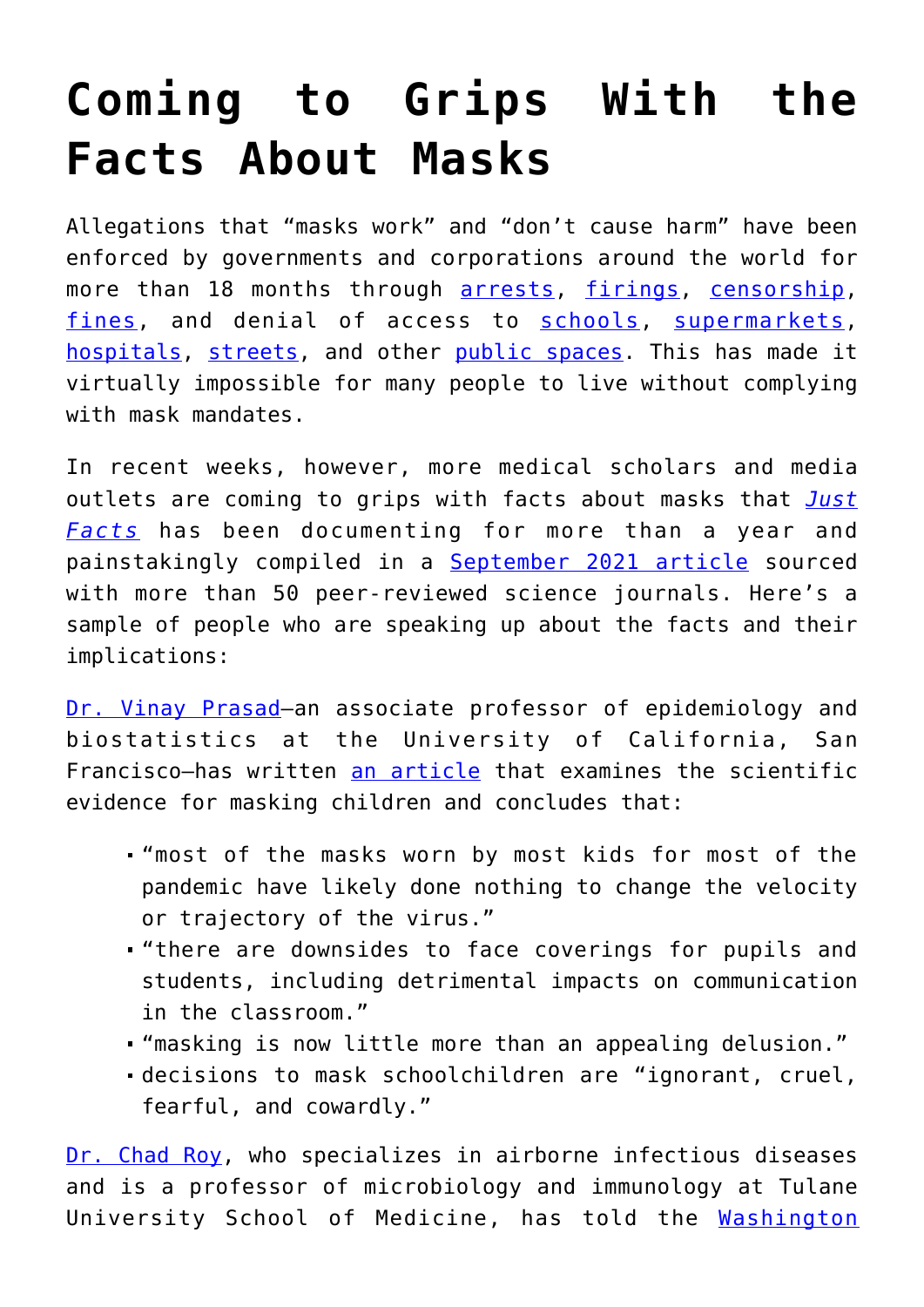## [Examiner](https://www.washingtonexaminer.com/policy/cloth-masks-newly-criticized-in-omicron-messaging-shift-do-absolutely-nothing) that:

- "cloth and surgical masks do absolutely nothing for protection from ambient virus."
- . "all this song and dance of wearing cloth masks with some presumption that you're being protected from ambient virus is completely and positively 100% counter to how masks and respirators work."

*[The Atlantic](https://www.theatlantic.com/ideas/archive/2022/01/kids-masks-schools-weak-science/621133/)* has published an analysis of school masking policies by three medical scholars—including [Dr. Margery](https://sites.google.com/site/margerysmelkinson/) [Smelkinson](https://sites.google.com/site/margerysmelkinson/), a specialist in infectious diseases at the National Institutes of Health—in which they wrote:

- "We reviewed a variety of studies—some conducted by the CDC itself, some cited by the CDC as evidence of masking effectiveness in a school setting, and others [touted by](https://www.theatlantic.com/ideas/archive/2021/09/masks-were-working-all-along/619989/) [media](https://www.theatlantic.com/ideas/archive/2021/09/masks-were-working-all-along/619989/) to the same end—to try to find evidence that would justify the CDC's no-end-in-sight mask guidance for the very-low-risk pediatric population, particularly postvaccination. We came up empty-handed."
- The "overall takeaway from these studies—that schools with mask mandates have lower Covid-19 transmission rates than schools without mask mandates—is not justified by the data that have been gathered."
- "As with our existing school-mask policies, no realworld data indicate that these [N95] masks decrease transmission in school settings—data that matter greatly, as these masks require a very tight fit to function effectively, and that may not be possible for many kids."
- "Over the past 21 months, slowly and with much resistance, the layers of mythology around Covid-19 mitigation in schools have been peeled away, each time without producing the much-ballyhooed increases in Covid-19. Schools did not become hot spots when they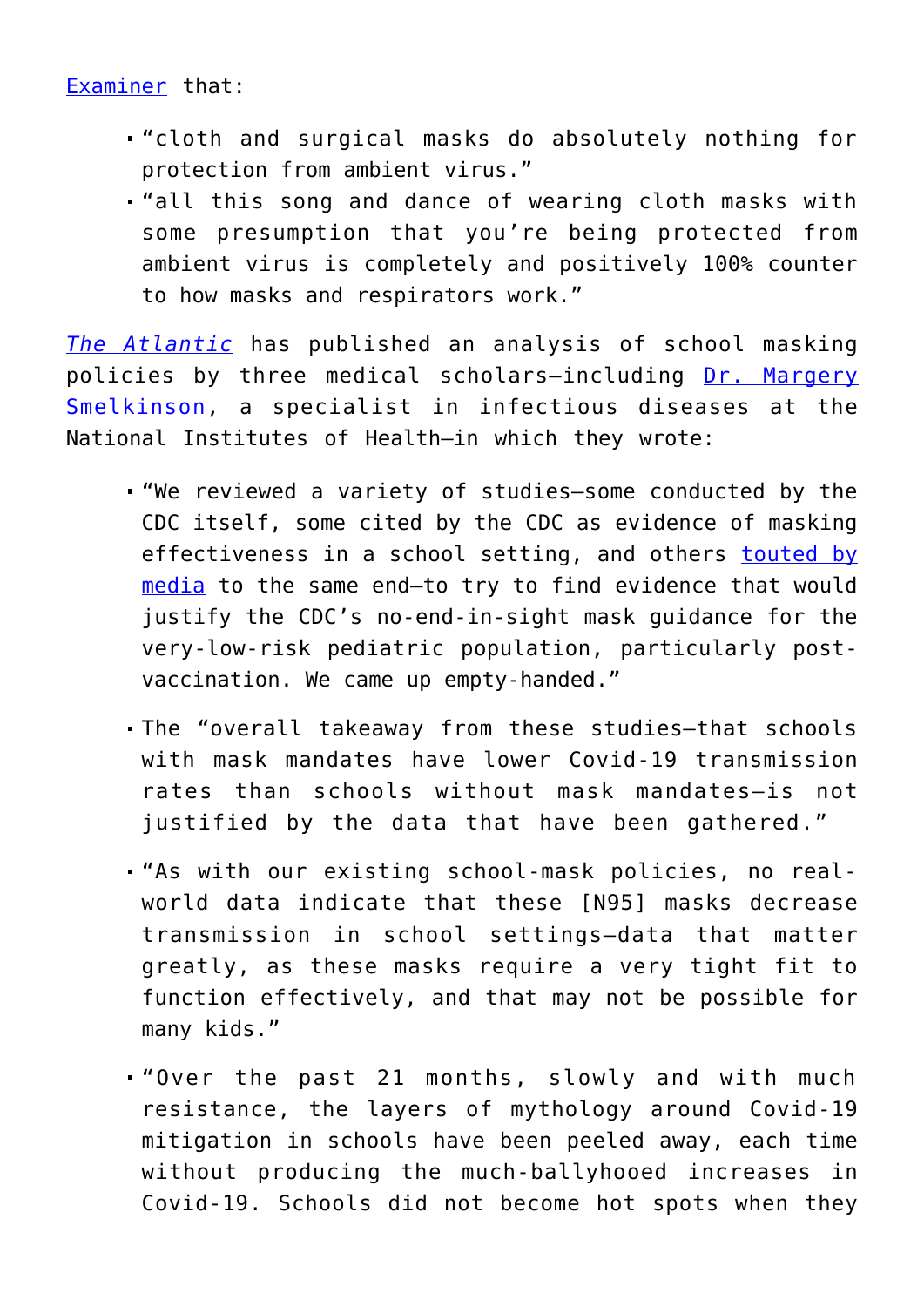reopened, nor when they reduced physical distancing, nor when they eliminated deep-cleaning protocols. These layers were peeled away because the evidence supporting them was weak, and they all had substantial downsides for children's education and health."

- "Covid-19 hospitalizations have "remained extremely low among children, on par with pediatric [flu](https://gis.cdc.gov/GRASP/Fluview/FluHospRates.html) [hospitalizations](https://gis.cdc.gov/GRASP/Fluview/FluHospRates.html) during a typical season."
- "Imposing on millions of children an intervention that provides little discernible benefit, on the grounds that we have not yet gathered solid evidence of its negative effects, violates the most basic tenet of medicine: First, do no harm."

In an article published on Christmas Eve, CNN Medical Analyst [Dr. Leana Wen](https://edition.cnn.com/2021/12/24/health/cloth-mask-omicron-variant-wellness/index.html) confessed that "cloth masks are little more than facial decorations" and "this is what scientists and public health officials have been saying for months, many months, in fact." Yet, she fails to tell the entire truth and instructs people to wear N95 masks without conveying [their harms](https://www.justfacts.com/news_face_masks_deadly_falsehoods#co2) or the fact that [gold standard studies](https://www.justfacts.com/news_face_masks_deadly_falsehoods#gold) have only found inconsistent benefits from N95s in healthcare settings, much less community settings.

Fox News has published [an article](https://www.foxnews.com/politics/rand-paul-youtube-kiss-my-apologize-cdc-mask-guidance) about how YouTube suspended Rand Paul for questioning the effectiveness of cloth masks and that the CDC is edging closer to Paul's view. The article then links to *Just Facts*' research on masks to document the fact that "several [studies](https://www.justfacts.com/news_face_masks_deadly_falsehoods) have shown" cloth masks "are not effective in stopping the spread of viruses like the coronavirus."

## **Still Leading People Astray**

Some of the most powerful proponents of masking continue to spread destructive fictions and withhold genuine facts from people. For a prime example, Google-owned YouTube recently